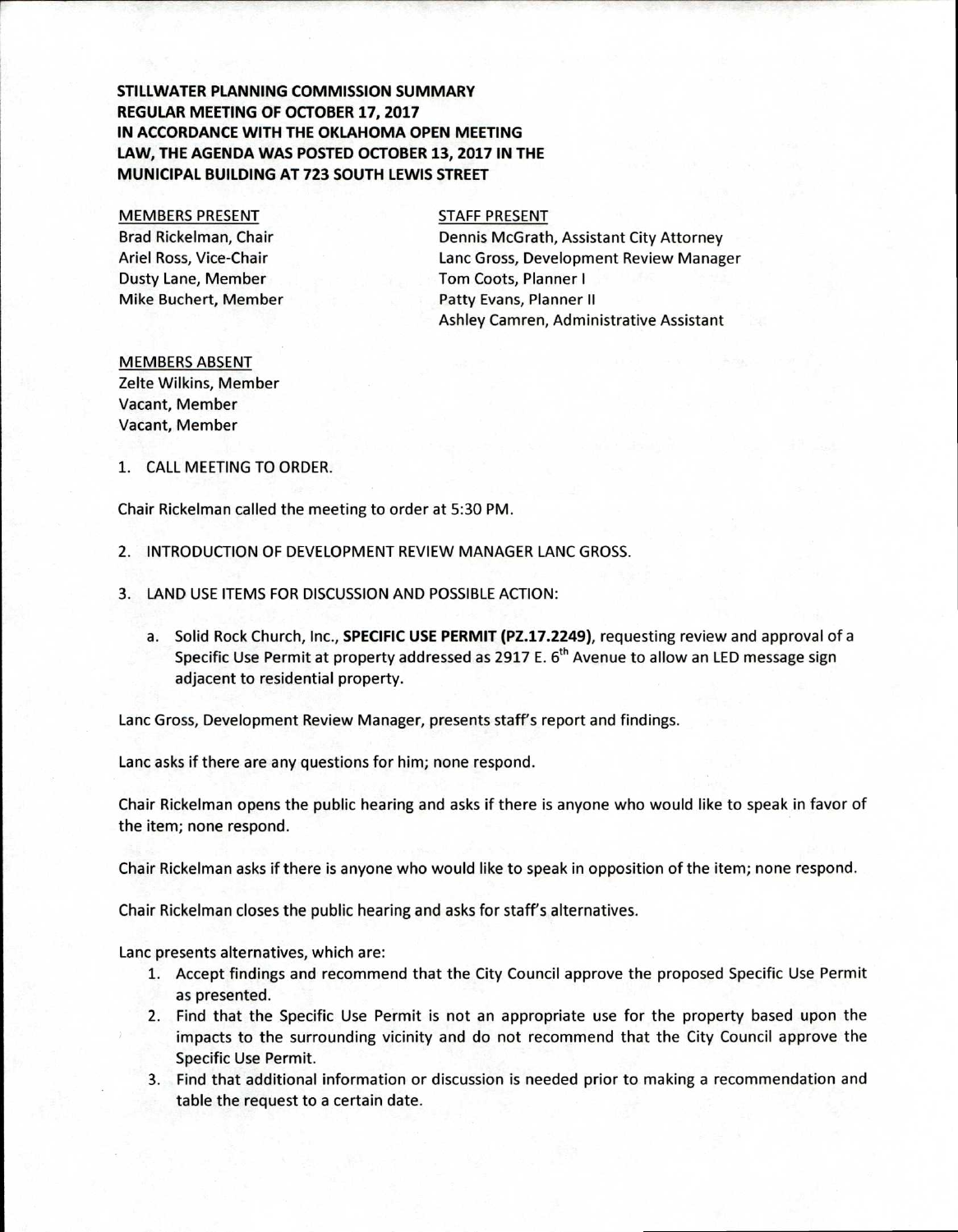**Commissioner Buchert moved, Commissioner Lane seconded to accept findings and recommend that the City Council approve the Specific Use Permit as presented.** 

| <b>Roll call:</b> | Rickelman | <b>Ross</b> | Lane | <b>Buchert</b> | <b>Wilkins</b> | Vacant | <b>Vacant</b> |
|-------------------|-----------|-------------|------|----------------|----------------|--------|---------------|
|                   | Yes       | Yes         | Yes  | Yes            | <b>Absent</b>  |        |               |

Time: 6 minutes

b. Arbor Village, LLC, **FINAL PLAT (P2.17.2220),** requesting review and approval of a Final Plat to replat 12 existing lots into 24 residential lots and 3 outlots on a portion of property addressed as 1 and 55-99 Arbor Circle.

Tom Coots, Planner I, presents staff's report and findings.

Tom asks if there are any questions; none respond.

Chair Rickelman opens the public hearing and asks if anyone would like to speak in favor of the item.

Mrs. Kelly Harris of Keystone Engineering, 923 S. Lowry, comes to speak on the following:

- Representative for the owner.
- Available for questions if needed.

Chair Rickelman asks if there is anyone else who would like to speak in favor of the item; none respond.

Chair Rickelman asks if there is anyone who would like to speak in opposition; none respond.

Chair Rickelman closes the public hearing and asks for staff's alternatives.

Tom presents alternatives, which are:

- 1. Accept findings and recommend that the City Council approve the proposed Final Plat as presented.
- 2. Find that the Final Plat is not in conformance with the Comprehensive Plan, the approved preliminary plat, and/or the city regulations and do not recommend that the City Council approve the Final Plat.

**Commissioner Buchert moved, Vice-Chair Ross seconded to accept findings and recommend that the City Council approve the proposed Final Plat as presented.** 

| <b>Roll call:</b> | Rickelman | <b>Ross</b> | Lane | <b>Buchert</b> | <b>Wilkins</b> | Vacant | Vacant |
|-------------------|-----------|-------------|------|----------------|----------------|--------|--------|
|                   | Yes       | Yes         | Yes  | Yes            | Absent         |        |        |

Time: 6 minutes

3. APPROVAL OF THE MEETING SUMMARY FOR DISCUSSION AND POSSIBLE ACTION:

a. Approval of the regular meeting summary of October 03, 2017.

**Commissioner Buchert, Commissioner Lane seconded to approve the regular meeting summary of October 03, 2017.**